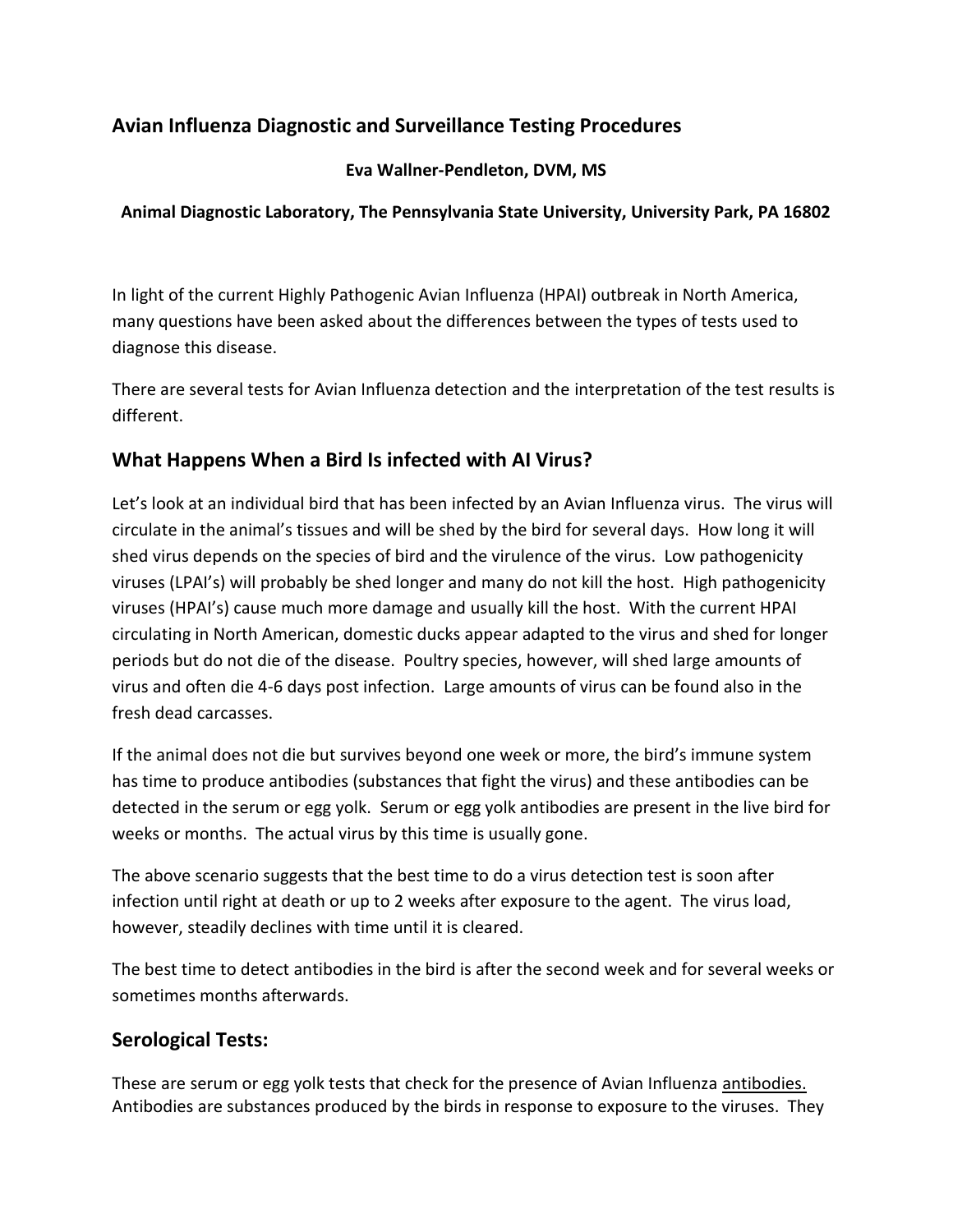are generally detected 10 days and thereafter in the serum or egg yolk of the birds. The serum antibodies do not differentiate which AI viruses the birds were exposed to, but detect antibodies from all the group A Influenza viruses.

When a serological test is POSITIVE, it means that sometime in the PAST, the bird had been exposed to the Avian Influenza virus. The birds often are no longer shedding actual virus, as the antibodies produced help the animals rid themselves of the infection. However, this does not mean the entire flock has cleared the virus or that the virus is gone from the environment.

Two serological tests approved for monitoring for Avian Influenza exposure by the National Poultry Improvement Plan are the Agar Gel Immunodiffusion test (AGID) and the Avian Influenza Enzyme Linked Immunosorbent Assay (ELISA). Both tests are SCREENING TESTS ONLY!! Finding a positive AGID or ELISA result on serum samples is merely a cue that further confirmatory testing is needed. Occasional false reactions (both positive and negative) have been known to occur with any screening test. The advantage of the AGID and ELISA tests is that the results may be available in 24 hours (AGID test) or within a few hours (ELISA tests). They are also very inexpensive to run.

It is important to note that serological tests are not approved for waterfowl!! Virus isolation is required for waterfowl.

## **Virus Detection Tests:**

Virus isolation in chicken embryos is considered the "gold standard" for identification of Avian Influenza viruses. Oropharyngeal and/or cloacal swabs are used for this purpose in the live animal. In order for this test to detect virus, the bird needs to be actively shedding the virus. The advantage of this test is its high sensitivity and specificity. The disadvantage of this test is that not all laboratories in the US are equipped to run the test and it is more expensive.

Antigen detection ELISA test kits are available for rapid bird-side testing for Avian Influenza. Oropharyngeal swabs are collected from birds, mixed with specific fluid reagents in a test tube and then a test strip is inserted in the tubes. Results are available in 15 minutes as positive or negative. The tests are fairly specific but not as sensitive das some tests. Large amounts of virus are needed in the sample for the test to turn positive. This means there is a fairly narrow window of time when the test will detect AI virus (within the first week of infection generally). A positive result is considered significant, but false negatives are possible if the amount of virus shed is very low. The advantage is the convenience of bird-side testing. The disadvantage is the expense. This test is also considered a screening tool. If a positive result is detected, more confirmatory tests will be needed.

Molecular tests (rRt-PCR tests): The polymerase chain reaction (PCR) assay is a rapid and sensitive method for detecting the genetic material of influenza viruses. These tests can identify if the virus is present in the sampled material and also the sub-types of the virus (H 5, H7). They do not differentiate whether the virus is highly pathogenic or low pathogenic. For that, live chicken testing or genetic sequencing are necessary. The advantage of these tests is their quick turn-around time (one day or less) and high sensitivity. The disadvantage is the expensive